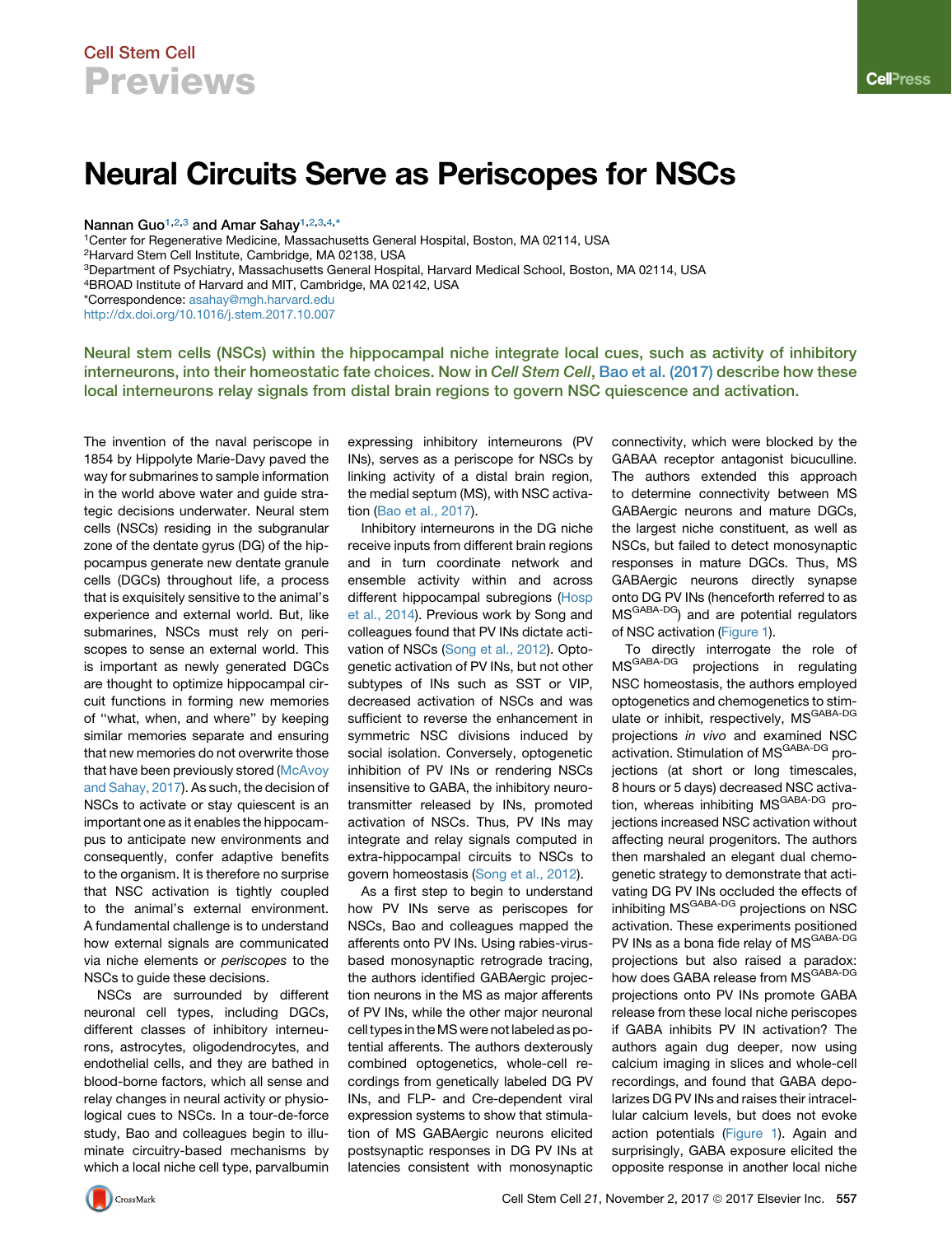#### Cell Stem Cell Previews

<span id="page-1-0"></span>

MS<sup>GABA-DG</sup> projections depolarize DG PV INs, which in turn release GABA onto NSCs and promote their quiescence.

IN, somatostatin neurons. Since it is generally accepted that GABAergic septohippocampal projections inhibit hippocampal INs to disinhibit pyramidal cells and promote theta rhythmic firing, it remains unclear how the finding that GABA depolarizes DG PV INs (and thereby potentially inhibits pyramidal cells) can be reconciled with this prevailing model ([Colgin, 2016](#page-2-4)).

Following this fine dissection of the functional connectivity between MSGABA-DG neurons and DG PV INs in regulating NSC activation, the authors tested the impact of genetically ablating MS GABAergic neurons on adult hippocampal neurogenesis. Loss of MS GABAergic neurons resulted in sustained activation of NSCs, increased neuronal differentiation, and ultimately, a depleted NSC pool. Interestingly, the authors observed increased production of astrocytes consistent with previous reports suggesting conversion of NSCs to astrocytes with multiple divisions ([Encinas](#page-2-5) [et al., 2011\)](#page-2-5). Furthermore, newly generated DGCs exhibited altered maturation, suggesting that projections of MS GABAergic neurons to the hippocampus are generally important for guiding maturation of adult-born DGCs.

These exciting advances raise important new questions to be addressed. Given the pivotal role of the GABAergic septohippocampal pathway in generating theta rhythms, it is curious that NSC quiescence, rather than activation, is the default state during generation of hippocampal theta rhythms. Fine dissection of the niche as exemplified by this study begs the question of how inputs onto the different niche periscopes are summated to govern NSC homeostasis. MS GABAergic neurons synapse onto several niche cell types, including potentially other DG INs. DG INs, by virtue of high interconnectivity, permit extensive summation of inputs prior to modulating NSC and network activity. Under what physiological conditions are these different niche periscopes recruited? Additionally, mature DGCs receive inputs from the entorhinal cortex and influence NSC activation by the production of secreted factors and, potentially, the recruitment of PV INs and mossy cells [\(Ma et al., 2009; McAvoy](#page-2-6) [et al., 2016; Sun et al., 2017\)](#page-2-6) ([Figure 1](#page-1-0)). Mossy cells may modulate NSCs indirectly via DG PV INs or directly through release of glutamate in the inner molecular layer and onto apical tufts of NSCs ([Figure 1](#page-1-0)).

Future studies integrating the contributions of local periscopes with non-neuronal niche cell types will shed light on the increasing complexity of